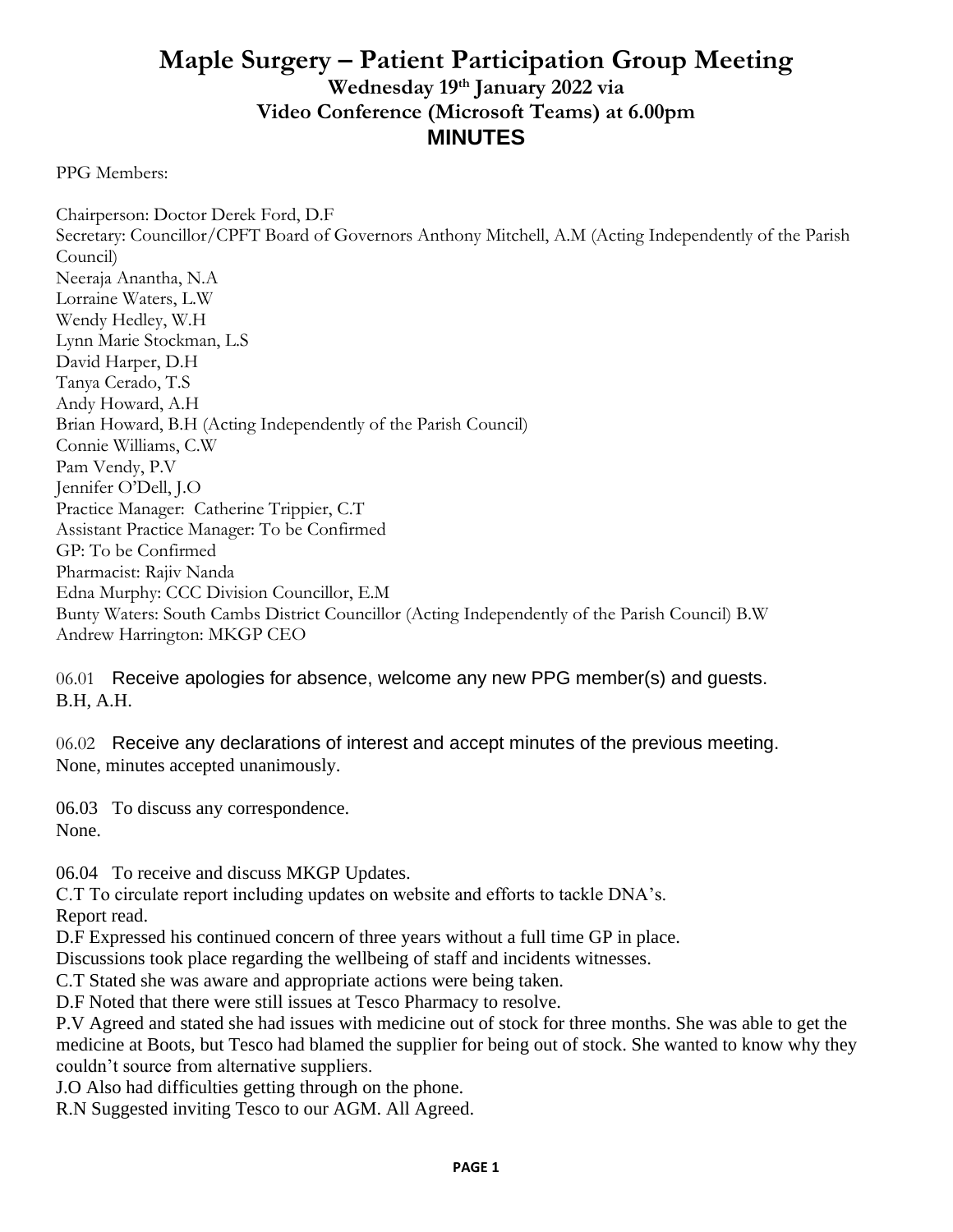## **Maple Surgery – Patient Participation Group Meeting Wednesday 19 th January 2022 via**

## **Video Conference (Microsoft Teams) at 6.00pm**

A.M Stated he would be happy to attend future meetings as Pharmacy Champion.

C.T Agreed and would notify A.M of the next meeting. She also stated that it is possible to release prescriptions back to the spine but recognised the inconvenience this was causing.

A.M Stated that he was aware of the County wide shortage of Locums that was not helping.

D.F Stated he would consider writing to the Commissioning Group if they were unable to resolve with Tesco.

C.T Highlighted the new ANP joining and the fact that they had retained the same locums over Christmas.

P.V Asked if it were possible to request a GP from Waterbeach.

D.F Expressed his continued concern over SAS patients and its impact on the surgery appointments along with the safety of patients and staff. He also reminded the Surgery that the PPG were not consulted beforehand.

C.T Changes have been made and clinics would now only be one every Thursday with remote appointments at other times. It would be with security staff and a separate GP. They had banned one patient who had been too disruptive from the surgery.

A.M asked when the contract would be renewed?

C.T In 2025, the new phone system allowed them to separate patients.

J.O and D.F Again expressed their concern as to the service being allocated without consultation with the PPG and asked why it was allocated.

C.T Was clear that MKGP bid for the service.

D.F Stated that this could be impacting patient care as appointments are taken away from residents and noted that if the current funding was not enough why MKGP did not ask the CCG for more.

P.V, A.M and D.F Then discussed the high turnover rate of doctors including the current Junior Doctor leaving. They believed that one GP was not enough to manage the practice and that they were suffering from burnout. C.T Agreed more needed to be done to recruit GP's and provide more than remote support.

06.05 To Discuss Face to Face Meetings and current Surgery Advice.

Report and responses read.

C.T Stated that Covid remained an issue. The Surgery had no plans to change their current practices.

06.06 To discuss DNA's.

Report read.

C.T To update at next meeting regarding repeat prescription and letters/emails being updated with the cost of NHS appointments.

06.07 To Discuss PPG/Maple Surgery joint activities.

C.T To update on progress.

Report read.

Face to face meetings had been started with the Carer's café which had gone well.

P.T They were trying to keep them to the same date and time and would continue to promote on social media. D.F Wanted to explore diabetic and weight loss sessions.

C.T Agreed, she noted the current success of their current weight loss services and the local weight watchers' group.

06.08 CPFT Governors Report. Report read and accepted unanimously.

06.09 Any other Business. None.